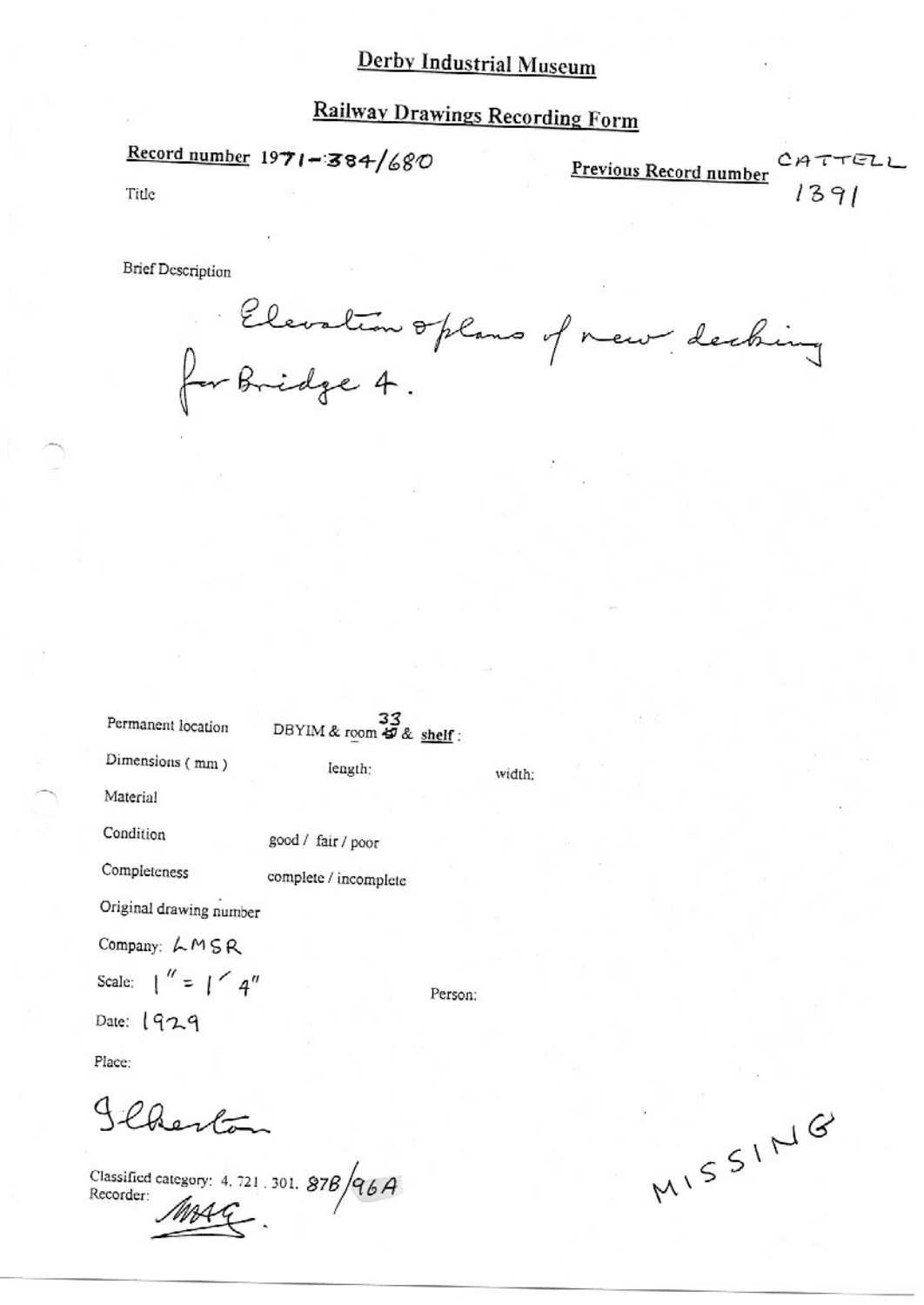#### **Railway Drawings Recording Form**

Record number 1997-5/ 1124-4 (210.1 Previous Record number MRP132/470  $M10h$ AND RAILWAY Title (ADDITIONAL POWERS, SESSION 1880) ILKESTON NORTH CORVE **Brief Description** 

Plan showing profoned route of North Curve. and amendment to plan in red inh. Sections show gradients.

Permanent location

DBYIM & room 49 & shelf:  $47/10$ 

Dimensions (mm)

Infer

length:  $760$ 

Condition

Completeness

Material

good / fair / poor

complete / incomplete

Original drawing number Sheet !!

Company: MR

Scale:  $\frac{HOR(Z - I')^2 = S_{CHANS}}{VERT = SCFERT}$ 

Person: Jalu Undeversal

width:  $565$ 

Place:

4 Phentin

Date: Aug 1882

Classified category: 4, 721, 301.  $966$ Recorder:  $\ell \ell \ell \langle 3/7 | 200 |$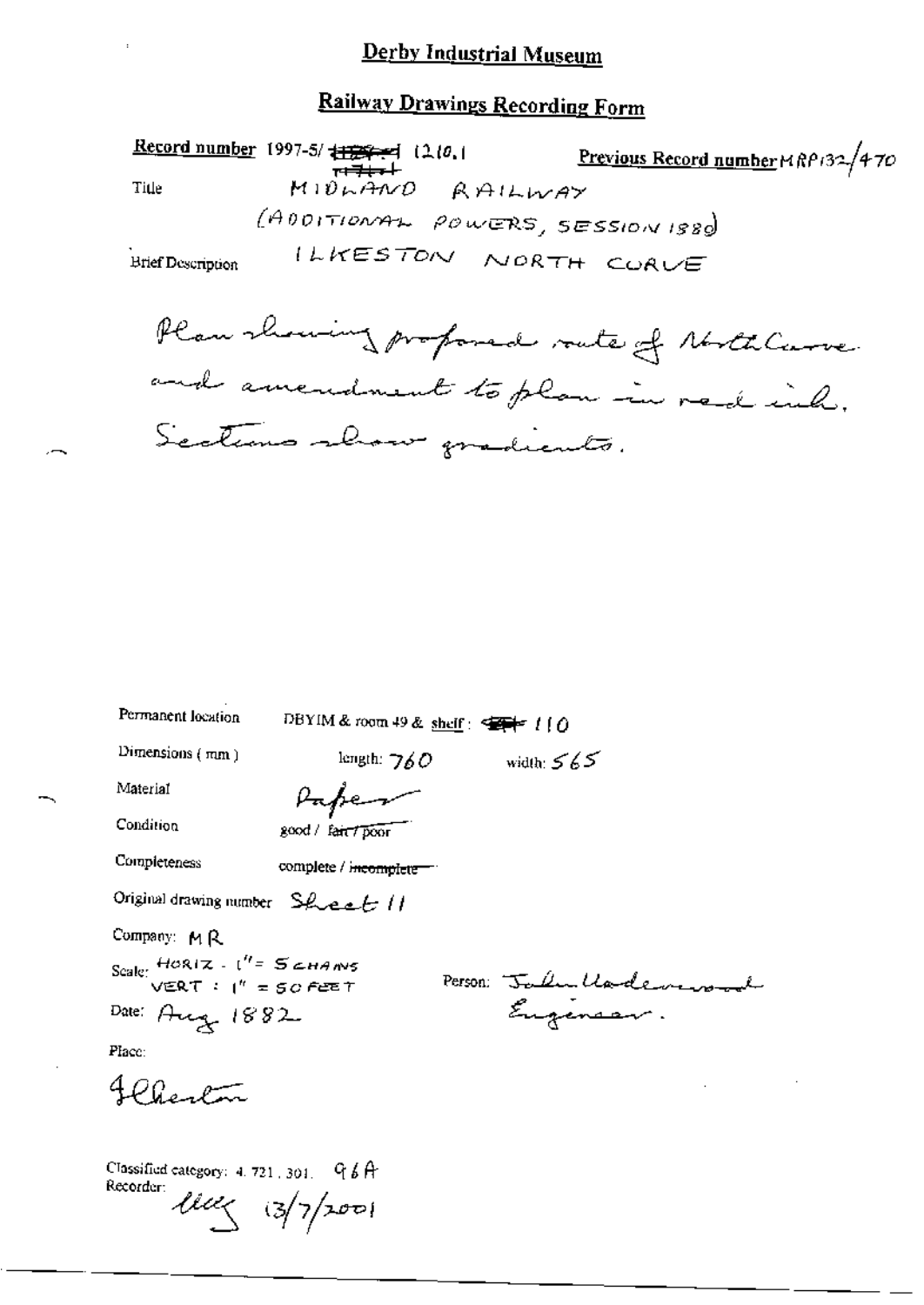# **Railway Drawings Recording Form**

Record number 1997-5/ ##### 1210.2 Previous Record number MRP132/470  $\overline{H}$  $M$   $R$ Title ILKESTON NORTH CURVE

**Brief Description** 

Section showing proposed conbandment, with underbridges, for came.

| Permanent location      | DBYIM & room 49 & shelf $\div$ $\div$ 1   0 |               |
|-------------------------|---------------------------------------------|---------------|
| Dimensions (mm)         | length: $865$                               | width: $4$ 90 |
| Material                | Paper                                       |               |
| Condition               | good / <del>(air / poor</del> =1            |               |
| Completeness            | complete / incomplete                       |               |
| Original drawing number | ا 3کی                                       |               |
| Company: MR             |                                             |               |
| Scale: $1'' = 40$ PEET  |                                             | Person:       |
| Date: May $2,1881$      |                                             |               |
| Place:                  |                                             |               |
| Flentan                 |                                             |               |
|                         |                                             |               |

Classified category: 4, 721-301,  $96A$ Recorder:  $48/72001$